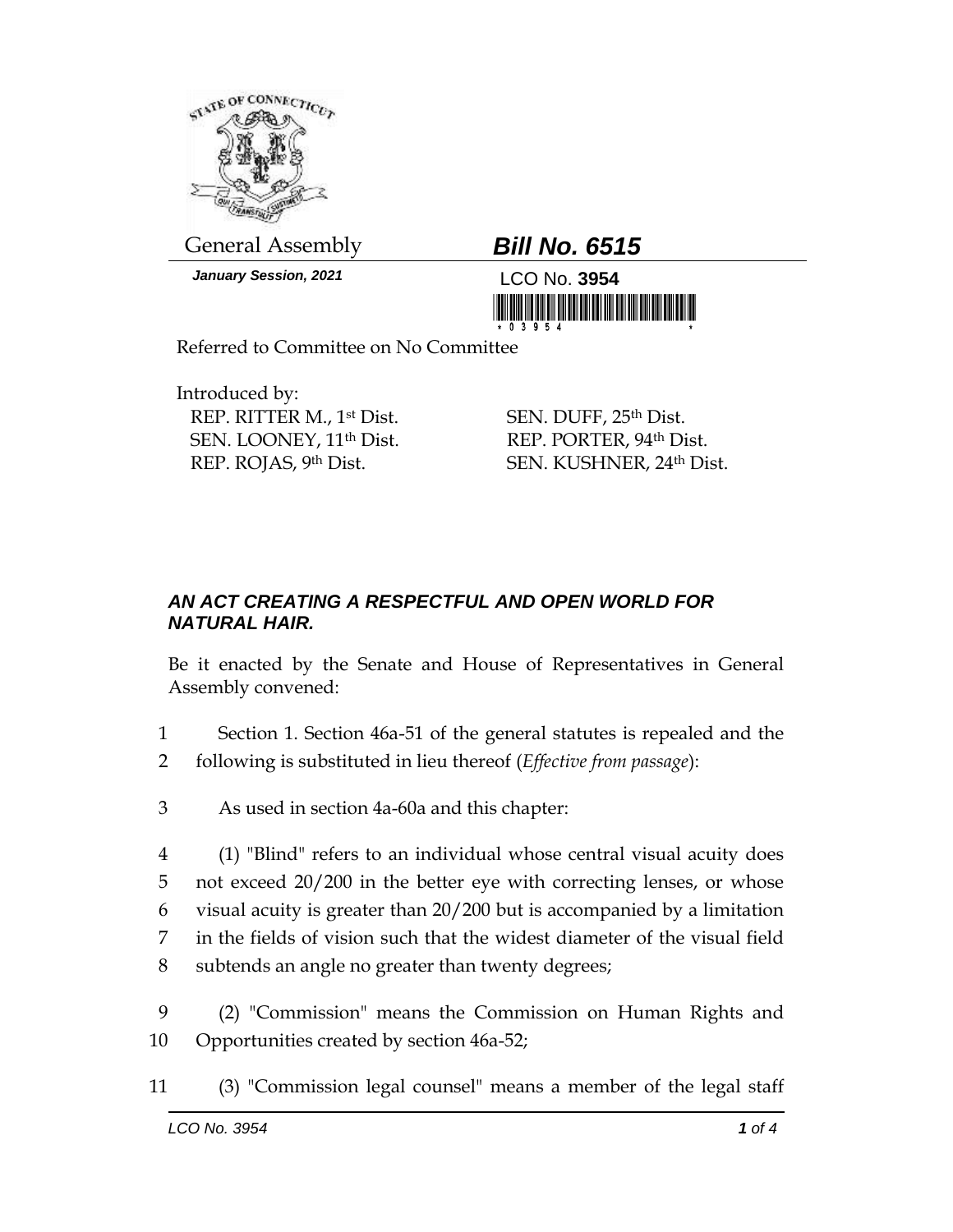| 12 | employed by the commission pursuant to section 46a-54;                     |
|----|----------------------------------------------------------------------------|
| 13 | (4) "Commissioner" means a member of the commission;                       |
| 14 | (5) "Court" means the Superior Court or any judge of said court;           |
| 15 | (6) "Discrimination" includes segregation and separation;                  |
| 16 | (7) "Discriminatory employment practice" means any discriminatory          |
| 17 | practice specified in section 46a-60 or 46a-81c;                           |
| 18 | (8) "Discriminatory practice" means a violation of section 4a-60, 4a-      |
| 19 | 60a, 4a-60g, 31-40y, subparagraph (C) of subdivision (15) of section 46a-  |
| 20 | 54, subdivisions (16) and (17) of section 46a-54, section 46a-58, 46a-59,  |
| 21 | 46a-60, 46a-64, 46a-64c, 46a-66, 46a-68, 46a-68c to 46a-68f, inclusive, or |
| 22 | 46a-70 to 46a-78, inclusive, subsection (a) of section 46a-80 or sections  |
| 23 | 46a-81b to 46a-81o, inclusive;                                             |
| 24 | (9) "Employee" means any person employed by an employer but shall          |
| 25 | not include any individual employed by such individual's parents,          |
| 26 | spouse or child;                                                           |
| 27 | (10) "Employer" includes the state and all political subdivisions          |
| 28 | thereof and means any person or employer with three or more persons        |
| 29 | in such person's or employer's employ;                                     |
| 30 | (11) "Employment agency" means any person undertaking with or              |
| 31 | without compensation to procure employees or opportunities to work;        |
| 32 | (12) "Labor organization" means any organization which exists for the      |
| 33 | purpose, in whole or in part, of collective bargaining or of dealing with  |
| 34 | employers concerning grievances, terms or conditions of employment,        |
| 35 | or of other mutual aid or protection in connection with employment;        |
| 36 | (13) "Intellectual disability" means intellectual disability as defined in |

(14) "Person" means one or more individuals, partnerships,

section 1-1g;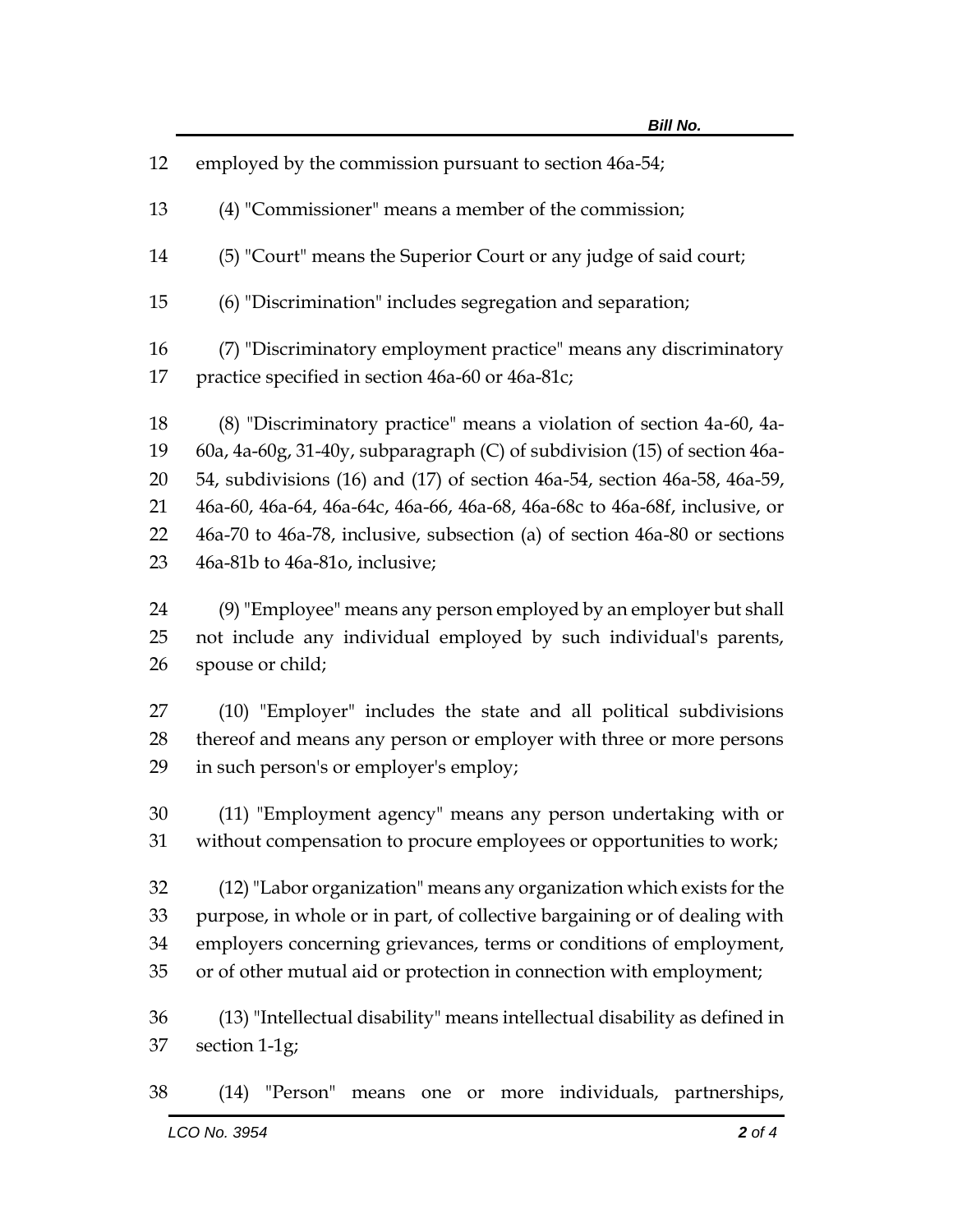associations, corporations, limited liability companies, legal representatives, trustees, trustees in bankruptcy, receivers and the state and all political subdivisions and agencies thereof;

 (15) "Physically disabled" refers to any individual who has any chronic physical handicap, infirmity or impairment, whether congenital or resulting from bodily injury, organic processes or changes or from illness, including, but not limited to, epilepsy, deafness or being hard of hearing or reliance on a wheelchair or other remedial appliance or device;

 (16) "Respondent" means any person alleged in a complaint filed pursuant to section 46a-82 to have committed a discriminatory practice;

 (17) "Discrimination on the basis of sex" includes but is not limited to discrimination related to pregnancy, child-bearing capacity, sterilization, fertility or related medical conditions;

 (18) "Discrimination on the basis of religious creed" includes but is not limited to discrimination related to all aspects of religious observances and practice as well as belief, unless an employer demonstrates that the employer is unable to reasonably accommodate to an employee's or prospective employee's religious observance or practice without undue hardship on the conduct of the employer's business;

 (19)"Learning disability" refers to an individual who exhibits a severe discrepancy between educational performance and measured intellectual ability and who exhibits a disorder in one or more of the basic psychological processes involved in understanding or in using language, spoken or written, which may manifest itself in a diminished ability to listen, speak, read, write, spell or to do mathematical calculations;

 (20) "Mental disability" refers to an individual who has a record of, or is regarded as having one or more mental disorders, as defined in the